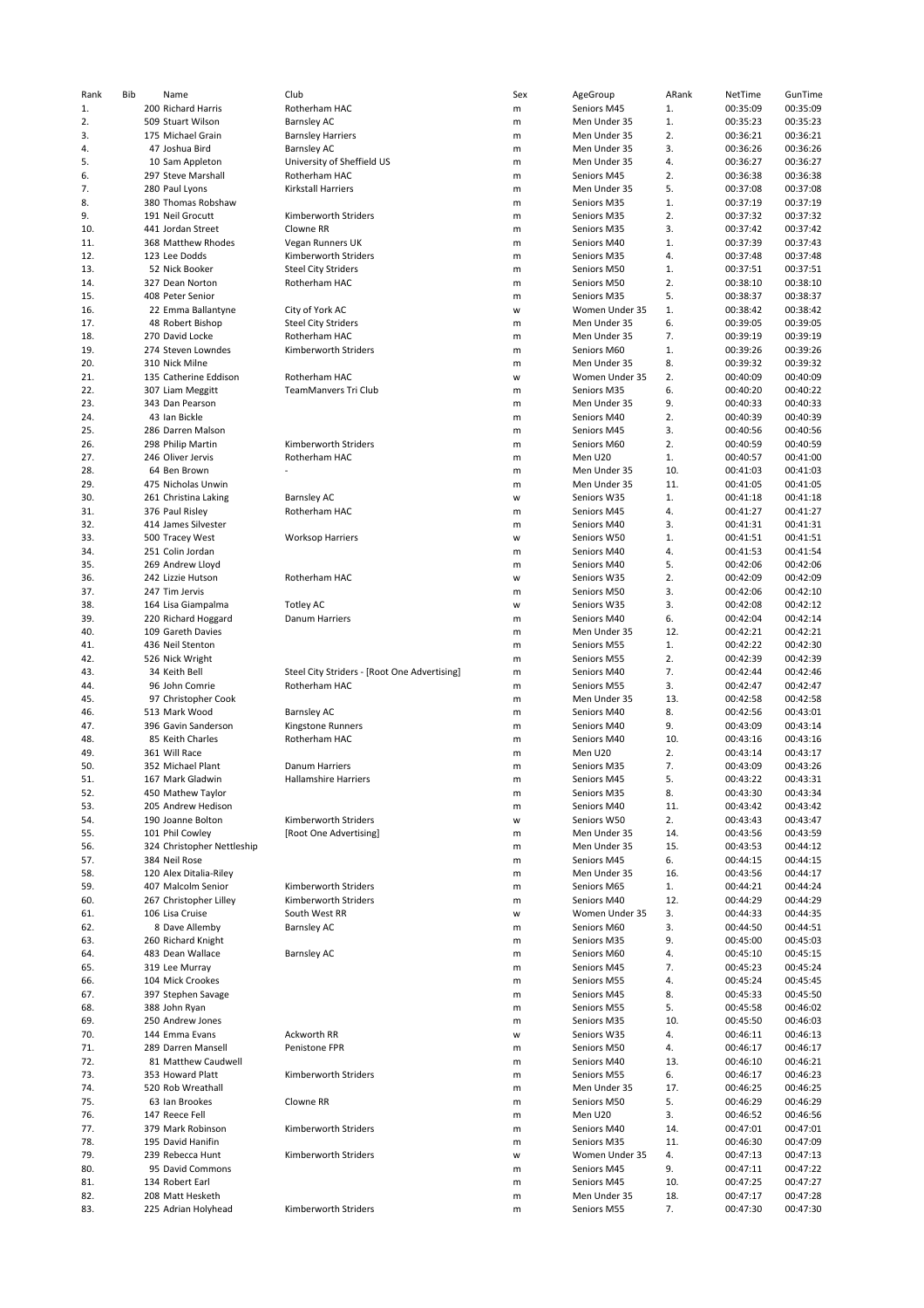| 84.          | 302 Faye McDool                      | Rotherham United CST                         | W      | Women Under 35             | 5.        | 00:47:31             | 00:47:32             |
|--------------|--------------------------------------|----------------------------------------------|--------|----------------------------|-----------|----------------------|----------------------|
| 85.          | 295 Darren Marshall                  | Scarborough AC                               | m      | Seniors M55                | 8.        | 00:47:32             | 00:47:34             |
|              |                                      |                                              |        |                            |           |                      |                      |
| 86.          | 511 Alastair Wood                    |                                              | m      | Seniors M35                | 12.       | 00:47:15             | 00:47:41             |
| 87.          | 232 Vicky Hudson                     | <b>Barnsley AC</b>                           | W      | Seniors W35                | 5.        | 00:47:38             | 00:47:43             |
| 88.          | 36 Michael Bell                      |                                              | m      | Seniors M50                | 6.        | 00:47:29             | 00:47:44             |
|              |                                      |                                              |        |                            |           |                      |                      |
| 89.          | 166 Jamie Gilbert                    |                                              | m      | Seniors M40                | 15.       | 00:47:23             | 00:47:51             |
| 90.          | 150 Jonnie Fenton                    | Valley Hill Runners                          | m      | Seniors M45                | 11.       | 00:47:47             | 00:47:53             |
| 91.          | 103 Jordan Crofts                    |                                              | m      | Men Under 35               | 19.       | 00:47:49             | 00:47:54             |
| 92.          | 196 David Hannigan                   |                                              | m      | Seniors M35                | 13.       | 00:47:46             | 00:47:56             |
|              |                                      |                                              |        |                            |           |                      |                      |
| 93.          | 391 Christian Sanders                |                                              | m      | Seniors M45                | 12.       | 00:47:51             | 00:47:58             |
| 94.          | 23 Gail Barber                       | Maltby RC                                    | W      | Seniors W50                | 3.        | 00:48:16             | 00:48:29             |
|              |                                      |                                              |        |                            | 20.       |                      | 00:48:31             |
| 95.          | 119 Daniel Ditalia Riley             |                                              | m      | Men Under 35               |           | 00:48:10             |                      |
| 96.          | 100 Emma Cowley                      | Handsworth Roadhogs - [Root One Advertising] | W      | Seniors W35                | 6.        | 00:48:32             | 00:48:34             |
| 97.          | 332 Robert Page                      |                                              | m      | Men Under 35               | 21.       | 00:48:23             | 00:48:34             |
| 98.          | 140 David Elvin                      |                                              |        | Men Under 35               | 22.       | 00:48:24             | 00:48:38             |
|              |                                      |                                              | m      |                            |           |                      |                      |
| 99.          | 4 Kris Abrahms                       |                                              | m      | Seniors M35                | 14.       | 00:47:53             | 00:48:43             |
| 100.         | 340 Nick Paulin                      |                                              | m      | Seniors M45                | 13.       | 00:48:13             | 00:48:45             |
| 101.         | 337 John Pashley                     | <b>Rother Valley Swallows</b>                |        | Seniors M45                | 14.       | 00:48:43             | 00:48:50             |
|              |                                      |                                              | m      |                            |           |                      |                      |
| 102.         | 235 Tracy Hughes                     | <b>Barnsley Harriers</b>                     | W      | Seniors W45                | 1.        | 00:48:45             | 00:48:53             |
| 103.         | 476 Paul Vardy                       | Kimberworth Striders                         | m      | Men Under 35               | 23.       | 00:48:52             | 00:48:54             |
| 104.         | 415 Shaun Singleton                  | Sheffield RC                                 | m      | Seniors M45                | 15.       | 00:48:34             | 00:49:01             |
|              |                                      |                                              |        |                            |           |                      |                      |
| 105.         | 155 Darren Freeman                   | Rotherham HAC                                | m      | Men Under 35               | 24.       | 00:49:03             | 00:49:05             |
| 106.         | 110 Bryony Dawson                    |                                              | W      | Women Under 35             | 6.        | 00:48:51             | 00:49:10             |
| 107.         | 506 Carl Wilson                      | Lonely Goat RC                               | m      | Men Under 35               | 25.       | 00:49:03             | 00:49:13             |
|              |                                      |                                              |        |                            |           |                      |                      |
| 108.         | 430 Andrew Southall                  |                                              | m      | Seniors M35                | 15.       | 00:48:46             | 00:49:15             |
| 109.         | 146 Iain Farrell                     |                                              | m      | Seniors M45                | 16.       | 00:48:40             | 00:49:15             |
| 110.         | 410 Neil Shaw                        | Rotherham HAC                                | m      | Seniors M45                | 17.       | 00:49:18             | 00:49:19             |
|              |                                      |                                              |        |                            |           |                      |                      |
| 111.         | 223 Michael Holmes                   |                                              | m      | Seniors M40                | 16.       | 00:49:17             | 00:49:19             |
| 112.         | 334 Dylan Parkin                     | [Rotherham United CST]                       | m      | Men U20                    | 4.        | 00:48:47             | 00:49:21             |
| 113.         | 371 Patrick Richter                  |                                              | m      | Seniors M40                | 17.       | 00:48:39             | 00:49:22             |
|              |                                      |                                              |        |                            |           |                      |                      |
| 114.         | 435 Fraser Stenton                   |                                              | m      | Men U20                    | 5.        | 00:49:16             | 00:49:24             |
| 115.         | 27 Luke Bartlett                     |                                              | m      | Men Under 35               | 26.       | 00:49:13             | 00:49:25             |
| 116.         | 143 Andrew Etches                    |                                              |        | Seniors M40                |           |                      | 00:49:28             |
|              |                                      |                                              | m      |                            | 18.       | 00:49:04             |                      |
| 117.         | 403 Richard Scott                    |                                              | m      | Seniors M50                | 7.        | 00:49:11             | 00:49:30             |
| 118.         | 76 Philip Butterworth                | Rotherham HAC                                | m      | Seniors M50                | 8.        | 00:49:31             | 00:49:32             |
|              |                                      |                                              |        |                            |           |                      |                      |
| 119.         | 277 Christopher Lumley               |                                              | m      | Men Under 35               | 27.       | 00:48:59             | 00:49:32             |
| 120.         | 464 Andy Tibenham                    |                                              | m      | Seniors M45                | 18.       | 00:49:33             | 00:49:34             |
| 121.         | 375 Steven Riley                     |                                              | m      | Seniors M45                | 19.       | 00:48:58             | 00:49:36             |
|              |                                      |                                              |        |                            |           |                      |                      |
| 122.         | 99 Gareth Coulson                    |                                              | m      | Seniors M45                | 20.       | 00:49:23             | 00:49:37             |
| 123.         | 129 Brett Dsilva                     |                                              | m      | Seniors M40                | 19.       | 00:49:34             | 00:49:39             |
| 124.         | 491 Luke Wassell                     |                                              | m      | Men U20                    | 6.        | 00:49:36             | 00:49:40             |
|              |                                      |                                              |        |                            |           |                      |                      |
| 125.         | 473 Andrew Tyas                      |                                              | m      | Men Under 35               | 28.       | 00:49:40             | 00:49:46             |
| 126.         | 170 Jodie Goodall                    |                                              | W      | Seniors W35                | 7.        | 00:49:40             | 00:49:55             |
| 127.         | 89 Ruth Clarke                       |                                              | W      | Seniors W40                | 1.        | 00:49:40             | 00:49:55             |
|              |                                      |                                              |        |                            |           |                      |                      |
| 128.         | 392 Nick Sanders                     |                                              | m      | Seniors M50                | 9.        | 00:49:52             | 00:49:57             |
| 129.         | 67 Rachel Brown                      |                                              | W      | Seniors W40                | 2.        | 00:49:48             | 00:49:57             |
| 130.         | 351 Stephen Pitts                    | Killamarsh Kestrels                          | m      | Seniors M55                | 9.        | 00:49:57             | 00:49:58             |
|              |                                      |                                              |        |                            |           |                      |                      |
| 131.         | 457 Claire Teasdale                  |                                              | W      | Seniors W50                | 4.        | 00:49:37             | 00:50:03             |
| 132.         | 463 Heather Thornton                 |                                              | W      | Seniors W50                | 5.        | 00:49:54             | 00:50:09             |
| 133.         | 21 Alan Ball                         |                                              | m      | Seniors M35                | 16.       | 00:50:05             | 00:50:14             |
|              |                                      |                                              |        |                            |           |                      |                      |
| 134.         | 149 Dan Fenoughty                    |                                              | m      | Seniors M35                | 17.       | 00:50:02             | 00:50:17             |
| 135.         | 462 Robert Thompson                  |                                              | m      | Men Under 35               | 29.       | 00:50:13             | 00:50:17             |
| 136.         | 355 Stephen Pratt                    | Selby Striders                               | m      | Seniors M45                | 21.       | 00:49:53             | 00:50:20             |
|              |                                      |                                              |        |                            |           |                      |                      |
| 137.         | 98 Stephen Cotter                    | Rotherham HAC                                | m      | Seniors M60                | 5.        | 00:50:14             | 00:50:22             |
| 138.         | 234 Simon Hughes                     | <b>Steel City Striders</b>                   | m      | Seniors M55                | 10.       | 00:50:15             | 00:50:25             |
| 139.         | 209 Ellis Hewitt                     | Clowne RR                                    | m      | Men U20                    | 7.        | 00:50:26             | 00:50:28             |
|              |                                      |                                              |        |                            |           |                      |                      |
| 140.         | 70 Hayley Bunclark                   |                                              | W      | Women Under 35             | 7.        | 00:50:08             | 00:50:31             |
| 141.         | 153 Matthew Folger                   |                                              | m      | Men Under 35               | 30.       | 00:49:54             | 00:50:36             |
| 142.         | 57 Mark Bradshaw                     |                                              | m      | Seniors M35                | 18.       | 00:50:16             | 00:50:36             |
|              | 459 Paul Teather                     |                                              |        |                            | 20.       |                      |                      |
| 143.         |                                      |                                              | m      | Seniors M40                |           | 00:50:48             | 00:50:49             |
| 144.         | 224 Richard Holmes                   |                                              | m      | Seniors M35                | 19.       | 00:50:53             | 00:50:54             |
| 145.         | 13 David Asbridge                    | Rotherham HAC                                | m      | Seniors M45                | 22.       | 00:50:41             | 00:50:58             |
| 146.         | 14 Matthew Asbridge                  | Rotherham HAC                                | m      | Seniors M50                | 10.       | 00:50:41             | 00:50:58             |
|              |                                      |                                              |        |                            |           |                      |                      |
| 147.         | 9 Tony Amies                         |                                              | m      | Seniors M55                | 11.       | 00:50:38             | 00:50:58             |
| 148.         | 181 Chris Green                      |                                              | m      | Seniors M55                | 12.       | 00:50:51             | 00:50:59             |
| 149.         | 434 David Steer                      | <b>Valley Hill Runners</b>                   | m      | Seniors M60                | 6.        | 00:50:53             | 00:51:00             |
|              |                                      |                                              |        |                            |           |                      |                      |
| 150.         | 255 Kirsty Kelly                     |                                              | w      | Seniors W35                | 8.        | 00:50:45             | 00:51:01             |
| 151.         | 360 Leanne Race                      | Kimberworth Striders                         | w      | Seniors W45                | 2.        | 00:51:00             | 00:51:02             |
| 152.         | 444 Peter Swannack                   |                                              |        | Seniors M35                | 20.       | 00:50:43             | 00:51:03             |
|              |                                      |                                              | m      |                            |           |                      |                      |
| 153.         | 122 Jessica Dodds                    | Kimberworth Striders                         | W      | Women Under 35             | 8.        | 00:51:00             | 00:51:07             |
| 154.         | 24 Nick Barber                       |                                              | m      | Seniors M35                | 21.       | 00:51:09             | 00:51:09             |
|              |                                      |                                              |        |                            |           |                      |                      |
| 155.         | 502 Lindsay Whitaker                 | Rotherham HAC                                | W      | Seniors W35                | 9.        | 00:50:56             | 00:51:11             |
| 156.         | 236 Chris Humm                       |                                              | m      |                            | 1.        | 00:51:04             | 00:51:12             |
| 157.         | 176 Michael Gray                     |                                              | m      | Seniors M60                | 7.        | 00:50:56             | 00:51:16             |
|              |                                      |                                              |        |                            |           |                      |                      |
| 158.         | 504 James Wilding                    |                                              | m      | Men Under 35               | 31.       | 00:51:08             | 00:51:19             |
| 159.         | 41 James Berresford                  |                                              | m      | Seniors M35                | 22.       | 00:50:43             | 00:51:22             |
| 160.         | 406 Adam Senior                      |                                              | m      | Men Under 35               | 32.       | 00:50:50             | 00:51:23             |
|              |                                      |                                              |        |                            |           |                      |                      |
| 161.         | 525 Martin Hunt                      |                                              | m      | Men Under 35               | 33.       | 00:51:09             | 00:51:23             |
| 162.         | 268 David Lingwood                   | York Knavesmire Harriers                     | m      | Men Under 35               | 34.       | 00:51:13             | 00:51:26             |
| 163.         | 221 Matt Holloway                    |                                              | m      | Men Under 35               | 35.       | 00:51:05             | 00:51:26             |
|              |                                      |                                              |        |                            |           |                      |                      |
| 164.         | 316 Terry Mottram                    | Ackworth RR                                  | W      | Seniors W40                | 3.        | 00:51:29             | 00:51:33             |
| 165.         | 278 Gemma Lund                       | Ackworth RR                                  | W      | Seniors W35                | 10.       | 00:51:29             | 00:51:33             |
|              |                                      |                                              |        |                            |           |                      |                      |
|              |                                      |                                              |        |                            |           |                      |                      |
| 166.<br>167. | 354 Simon Polkey<br>386 Joanne Rowan | York Knavesmire Harriers                     | m<br>W | Seniors M45<br>Seniors W45 | 23.<br>3. | 00:51:28<br>00:51:24 | 00:51:41<br>00:51:45 |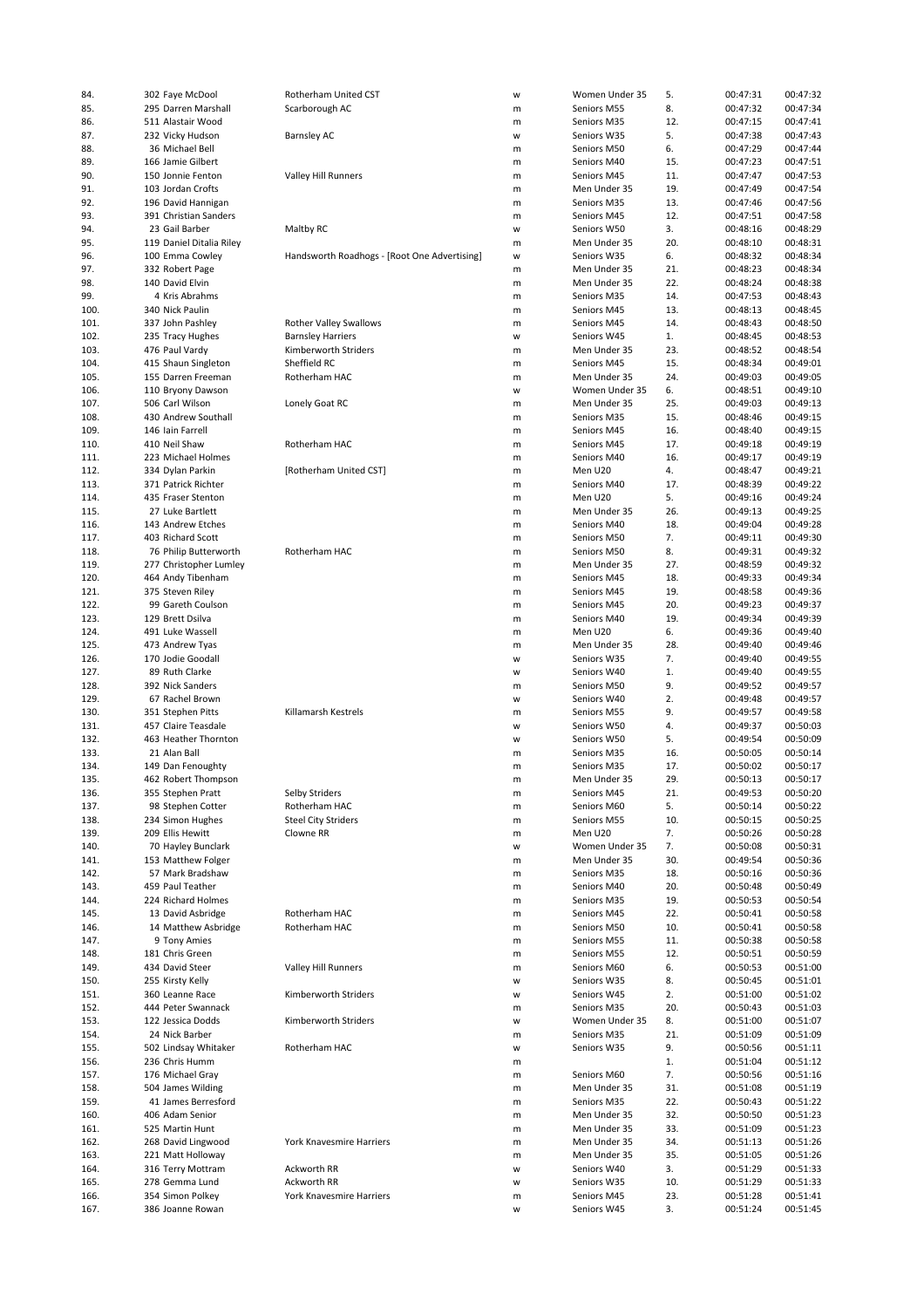| 168.         | 445 Rob Swift                         |                            | m      | Seniors M35                | 23.        | 00:51:40             | 00:51:48             |
|--------------|---------------------------------------|----------------------------|--------|----------------------------|------------|----------------------|----------------------|
| 169.         | 505 Billy Wilson                      |                            | m      | Men Under 35               | 36.        | 00:51:47             | 00:51:49             |
|              |                                       |                            |        |                            |            |                      |                      |
| 170.         | 341 Helen Pawlowski                   |                            | W      | Women Under 35             | 9.         | 00:51:27             | 00:51:54             |
| 171.         | 66 Hayley Brown                       | Crystal Peaks Runners      | W      | Seniors W40                | 4.         | 00:51:50             | 00:52:08             |
| 172.         | 362 Saleem Rafiq                      | <b>Steel City Striders</b> | m      | Seniors M35                | 24.        | 00:51:55             | 00:52:09             |
|              |                                       |                            |        |                            |            |                      |                      |
| 173.         | 402 Richard Schofield                 |                            | m      | Seniors M55                | 13.        | 00:52:01             | 00:52:13             |
| 174.         | 206 Paul Hellewell                    |                            | m      | Seniors M35                | 25.        | 00:51:48             | 00:52:16             |
| 175.         | 193 Philip Haigh                      | Kimberworth Striders       | m      | Seniors M60                | 8.         | 00:52:00             | 00:52:17             |
|              |                                       |                            |        |                            |            |                      |                      |
| 176.         | 145 Jonathon Evitts                   |                            | m      | Men Under 35               | 37.        | 00:52:03             | 00:52:22             |
| 177.         | 259 Janie Kitching                    | <b>Barnsley Harriers</b>   | W      | Seniors W55                | 1.         | 00:52:06             | 00:52:31             |
| 178.         | 184 Paul Greensmith                   |                            | m      | Seniors M35                | 26.        | 00:51:58             | 00:52:33             |
|              |                                       |                            |        |                            |            |                      |                      |
| 179.         | 273 Barbara Lowndes                   | Maltby RC                  | W      | Seniors W55                | 2.         | 00:52:26             | 00:52:33             |
| 180.         | 238 Peter Humphries                   | Rotherham HAC              | m      | Seniors M65                | 2.         | 00:52:35             | 00:52:35             |
| 181.         | 387 Oliver Rowley                     |                            | m      | Seniors M35                | 27.        | 00:52:12             | 00:52:38             |
|              |                                       |                            |        |                            |            |                      |                      |
| 182.         | 210 John Hibberd                      |                            | m      | Seniors M55                | 14.        | 00:52:23             | 00:52:39             |
| 183.         | 226 Anne Homer                        |                            | W      | Women Under 35             | 10.        | 00:52:27             | 00:52:43             |
| 184.         | 517 Caroline Woodford                 | New Forest Runners         | W      | Seniors W65                | 1.         | 00:52:44             | 00:52:50             |
|              |                                       |                            |        |                            |            |                      |                      |
| 185.         | 399 Emma Schofield                    | [Rotherham United CST]     | W      | Women Under 35             | 11.        | 00:52:17             | 00:52:51             |
| 186.         | 373 Neil Riley                        |                            | m      | Seniors M45                | 24.        | 00:52:34             | 00:52:55             |
| 187.         | 29 Elizabeth Beardsley                |                            | W      | Women Under 35             | 12.        | 00:52:46             | 00:52:55             |
|              |                                       |                            |        |                            |            |                      |                      |
| 188.         | 87 Thomas Charles                     | Rotherham HAC              | m      | Seniors M65                | 3.         | 00:52:55             | 00:52:56             |
| 189.         | 512 Chris Wood                        |                            | m      | Men Under 35               | 38.        | 00:52:28             | 00:52:57             |
| 190.         |                                       |                            |        |                            |            |                      |                      |
|              | 169 Matthew Goldthorpe                |                            | m      | Men Under 35               | 39.        | 00:52:42             | 00:53:00             |
| 191.         | 158 Jonathan Garnett                  |                            | m      | Men Under 35               | 40.        | 00:53:02             | 00:53:05             |
| 192.         | 468 Jono Topham                       |                            | m      | Seniors M35                | 28.        | 00:52:36             | 00:53:07             |
|              |                                       |                            |        |                            |            |                      |                      |
| 193.         | 201 Robert Harris                     |                            | m      | Seniors M65                | 4.         | 00:52:45             | 00:53:09             |
| 194.         | 142 Nick Escreet                      |                            | m      | Seniors M35                | 29.        | 00:52:37             | 00:53:11             |
| 195.         | 26 Eliza Barlow                       | Valley Hill Runners        | W      | Seniors W35                | 11.        | 00:53:06             | 00:53:12             |
|              |                                       |                            |        |                            |            |                      |                      |
| 196.         | 322 Gillian Neal                      | Rotherham HAC              | W      | Seniors W55                | 3.         | 00:53:09             | 00:53:13             |
| 197.         | 345 Richard Perry                     |                            | m      | Seniors M65                | 5.         | 00:53:01             | 00:53:20             |
| 198.         | 498 Philippa Welch                    |                            | W      | Seniors W45                | 4.         | 00:52:52             | 00:53:35             |
|              |                                       |                            |        |                            |            |                      |                      |
| 199.         | 474 Tai Tyler                         | Maltby RC                  | W      |                            | 1.         | 00:53:28             | 00:53:36             |
| 200.         | 257 Luke Killeen                      |                            | m      | Seniors M35                | 30.        | 00:53:12             | 00:53:36             |
| 201.         | 19 Steven Bailey                      |                            | m      | Seniors M35                | 31.        | 00:53:28             | 00:53:44             |
|              |                                       |                            |        |                            |            |                      |                      |
| 202.         | 2 Lee Abell                           |                            | m      | Seniors M45                | 25.        | 00:53:38             | 00:53:47             |
| 203.         | 432 Jessica Spittlehouse              |                            | W      | Women Under 35             | 13.        | 00:53:38             | 00:53:47             |
| 204.         | 92 Lee Clayton                        |                            | m      | Seniors M35                | 32.        | 00:53:31             | 00:53:48             |
|              |                                       |                            |        |                            |            |                      |                      |
| 205.         | 285 Dean Malley                       |                            | m      | Seniors M50                | 11.        | 00:53:36             | 00:53:52             |
| 206.         | 489 Amanda Wassell                    | Kimberworth Striders       | W      | Seniors W45                | 5.         | 00:53:51             | 00:53:55             |
|              |                                       |                            |        |                            |            |                      |                      |
| 207.         | 490 Darren Wassell                    | Kimberworth Striders       | m      | Seniors M45                | 26.        | 00:53:51             | 00:53:55             |
| 208.         | 141 Alan Epton                        | Rotherham HAC              | m      | Men Under 35               | 41.        | 00:53:55             | 00:54:03             |
| 209.         | 470 Chris Townsend                    |                            | m      | Men U20                    | 8.         | 00:53:43             | 00:54:03             |
|              |                                       |                            |        |                            |            |                      |                      |
| 210.         | 349 Joe Pitcher                       |                            | m      | Men Under 35               | 42.        | 00:53:44             | 00:54:07             |
| 211.         | 11 Stephen Arliss                     |                            | m      | Men Under 35               | 43.        | 00:53:25             | 00:54:10             |
| 212.         | 133 Michael Dyson                     |                            | m      | Men Under 35               | 44.        | 00:53:50             | 00:54:20             |
|              |                                       |                            |        |                            |            |                      |                      |
| 213.         | 370 Julie Richardson                  |                            | W      | Seniors W50                | 6.         | 00:54:04             | 00:54:22             |
| 214.         | 330 Unknown Unknown                   |                            | m      |                            | 2.         | 00:53:41             | 00:54:27             |
| 215.         | 452 Nicola Taylor                     |                            | W      | Seniors W40                | 5.         | 00:54:09             | 00:54:27             |
|              |                                       |                            |        |                            |            |                      |                      |
| 216.         | 35 Martin Bell                        | Kimberworth Striders       | m      | Seniors M40                | 21.        | 00:54:22             | 00:54:29             |
| 217.         | 394 Alex Sanderson                    |                            | m      | Seniors M35                | 33.        | 00:53:49             | 00:54:32             |
| 218.         | 121 Jonathan Dodd                     |                            | m      | Seniors M40                | 22.        | 00:54:22             | 00:54:33             |
|              |                                       |                            |        |                            |            |                      |                      |
| 219.         | 482 Lauren Walker                     |                            | W      | Women Under 35             | 14.        | 00:54:30             | 00:54:37             |
| 220.         | 240 Emily Hutchinson                  |                            | W      | Women Under 35             | 15.        | 00:54:22             | 00:54:40             |
|              | 80 Dean Catley                        | Kimberworth Striders       |        | Seniors M40                |            |                      | 00:54:44             |
| 221.         |                                       |                            | m      |                            | 23.        | 00:54:37             |                      |
| 222.         | 79 Phil Casswell                      |                            | m      | Men Under 35               | 45.        | 00:54:46             | 00:54:46             |
| 223.         | 296 Paul Marshall                     |                            | m      | Seniors M60                | 9.         | 00:54:03             | 00:54:48             |
|              |                                       |                            |        | Seniors W35                |            |                      |                      |
| 224.         | 385 Rachel Routley                    |                            | W      |                            | 12.        | 00:54:47             | 00:54:55             |
| 225.         | 521 Sam Yeoman                        |                            | m      | Men Under 35               | 46.        | 00:54:25             | 00:55:03             |
| 226.         | 114 Alex Denby                        |                            | m      | Men Under 35               | 47.        | 00:54:41             | 00:55:05             |
|              |                                       |                            |        |                            |            |                      |                      |
| 227.         |                                       |                            |        |                            |            |                      |                      |
| 228.         | 212 Thomas Hibberd                    |                            | m      | Men Under 35               | 48.        | 00:54:57             | 00:55:07             |
| 229.         | 398 Tom Saxton                        | Valley Hill Runners        | m      | Seniors M35                | 34.        | 00:55:06             | 00:55:16             |
|              | 74 Sarah Burton                       | <b>Barnsley AC</b>         | W      | Women Under 35             | 16.        | 00:55:01             | 00:55:17             |
|              |                                       |                            |        |                            |            |                      |                      |
| 230.         | 1 Richard Abel                        |                            | m      | Seniors M40                | 24.        | 00:54:54             | 00:55:17             |
| 231.         | 156 Antony French                     |                            | m      |                            | 3.         | 00:54:48             | 00:55:21             |
|              |                                       |                            |        |                            |            |                      |                      |
| 232.         | 418 Paul Slack                        |                            | m      | Seniors M40                | 25.        | 00:55:07             | 00:55:21             |
| 233.         | 467 Jason Tompkin                     |                            | m      | Seniors M45                | 27.        | 00:54:52             | 00:55:24             |
| 234.         | 523 Adam Young                        | Rotherham HAC              | m      | Men Under 35               | 49.        | 00:55:25             | 00:55:32             |
|              |                                       |                            |        |                            |            |                      |                      |
| 235.         | 6 Ruth Albaya                         | <b>Steel City Striders</b> | W      | Seniors W35                | 13.        | 00:55:19             | 00:55:33             |
| 236.         | 472 Matthew Trcek                     |                            | m      | Seniors M35                | 35.        | 00:55:17             | 00:55:36             |
| 237.         | 326 Darren Norton                     |                            | m      | Seniors M35                | 36.        | 00:55:03             | 00:55:36             |
|              |                                       |                            |        |                            |            |                      |                      |
| 238.         | 59 Gary Bridgewater                   | Kimberworth Striders       | m      | Seniors M60                | 10.        | 00:55:28             | 00:55:39             |
| 239.         | 75 Susanne Butterfield                |                            | W      | Seniors W35                | 14.        | 00:55:08             | 00:55:41             |
| 240.         | 313 Ann Monaghan                      |                            | W      | Seniors W40                | 6.         | 00:55:40             | 00:55:42             |
|              |                                       |                            |        |                            |            |                      |                      |
| 241.         | 497 Adam Welburn                      |                            | m      | Men Under 35               | 50.        | 00:55:34             | 00:55:45             |
| 242.         | 301 james mathison                    |                            | m      | Seniors M55                | 15.        | 00:55:28             | 00:55:50             |
| 243.         | 339 Stuart Paterson                   | Kimberworth Striders       | m      | Seniors M45                | 28.        | 00:55:40             | 00:55:53             |
|              |                                       |                            |        |                            |            |                      |                      |
| 244.         | 50 Josephine Blewitt                  | <b>Steel City Striders</b> | W      | Seniors W45                | 6.         | 00:55:42             | 00:55:59             |
| 245.         | 461 Ashley Thompson                   |                            | m      | Seniors M35                | 37.        | 00:55:17             | 00:56:07             |
|              |                                       |                            |        |                            |            |                      |                      |
| 246.         | 429 Jasper Soul                       | Killamarsh Kestrels        | m      | Seniors M55                | 16.        | 00:55:35             | 00:56:10             |
| 247.         | 174 Jason Gossop                      |                            | m      | Seniors M35                | 38.        | 00:56:06             | 00:56:19             |
| 248.         | 275 Colin Loyns                       | Maltby RC                  | m      | Seniors M50                | 12.        | 00:56:00             | 00:56:21             |
| 249.         |                                       |                            | W      | Seniors W50                |            |                      | 00:56:22             |
|              | 186 Gillian Gregory                   |                            |        |                            | 7.         | 00:56:10             |                      |
| 250.<br>251. | 284 Carl Malley<br>198 Craig Hardeman |                            | m<br>m | Seniors M35<br>Seniors M45 | 39.<br>29. | 00:56:07<br>00:56:27 | 00:56:23<br>00:56:42 |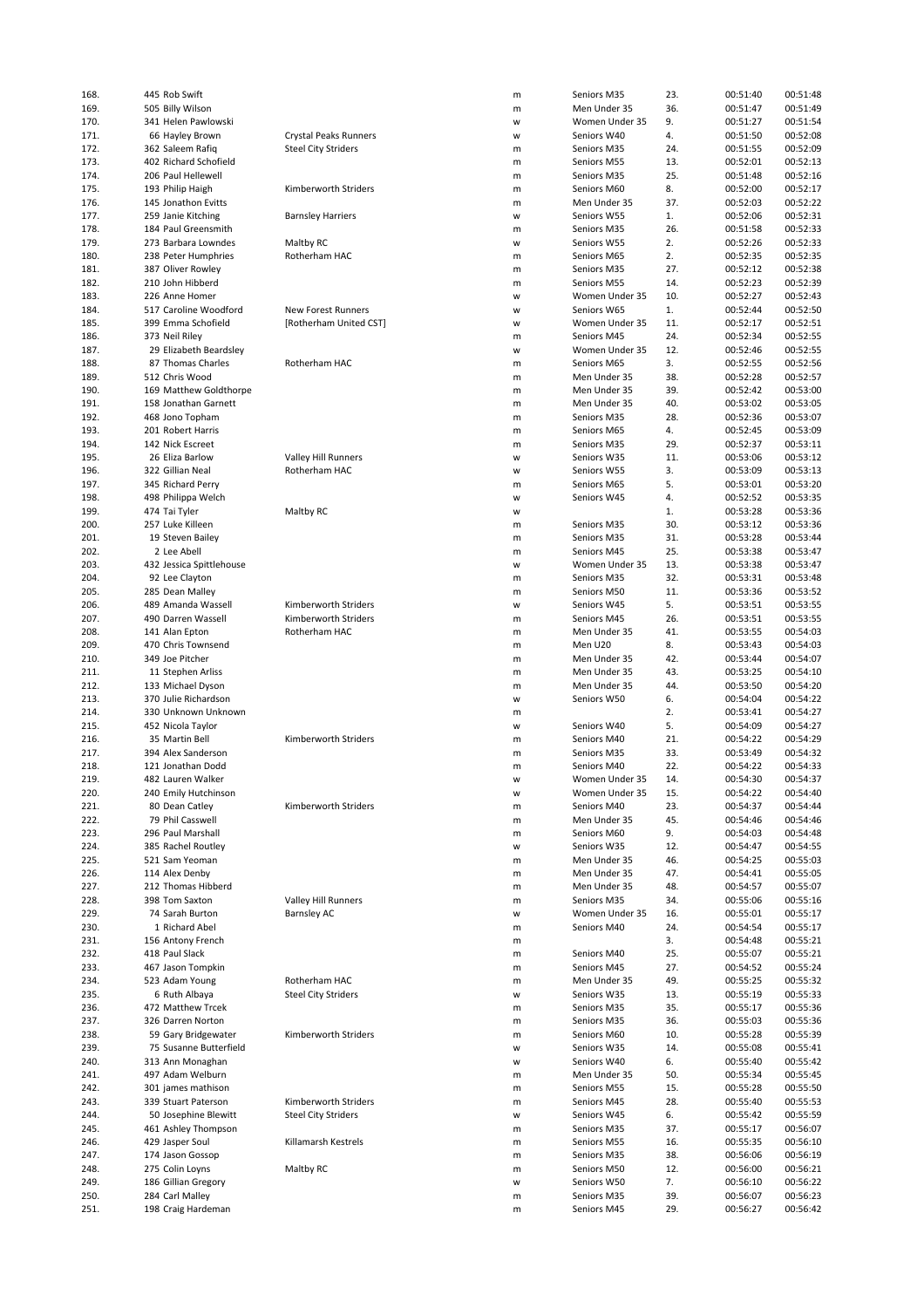| 252. | 305 David Medlock           |                            | m | Seniors M50    | 13. | 00:56:17 | 00:56:49 |
|------|-----------------------------|----------------------------|---|----------------|-----|----------|----------|
|      |                             |                            |   |                |     |          |          |
| 253. | 288 Colin Mansell           |                            | m | Seniors M55    | 17. | 00:56:50 | 00:56:50 |
| 254. | 159 Victoria Garnett        | Lonely Goat RC             | W | Seniors W40    | 7.  | 00:56:44 | 00:56:52 |
| 255. | 501 Alison Weston           |                            | W | Seniors W45    | 7.  | 00:56:30 | 00:56:52 |
| 256. | 317 Debbie Mulhearn         |                            | W | Seniors W50    | 8.  | 00:56:30 | 00:56:52 |
|      |                             |                            |   |                |     |          |          |
| 257. | 335 Dave Parry              |                            | m | Seniors M55    | 18. | 00:56:27 | 00:56:56 |
| 258. | 44 Martin Billingsley       |                            | m | Men Under 35   | 51. | 00:56:21 | 00:56:57 |
| 259. | 481 Emma Walker             |                            | w | Women Under 35 | 17. | 00:56:23 | 00:56:59 |
| 260. | 524 Julia Hush              |                            | W | Seniors W45    | 8.  | 00:56:37 | 00:57:05 |
|      |                             |                            |   |                |     |          |          |
| 261. | 102 Tony Cowley             | [Root One Advertising]     | m | Seniors M65    | 6.  | 00:57:10 | 00:57:12 |
| 262. | 5 Stuart Ainsworth          |                            | m | Seniors M40    | 26. | 00:57:06 | 00:57:23 |
|      |                             |                            |   |                |     |          |          |
| 263. | 369 Pat Rhodes              |                            | w | Seniors W65    | 2.  | 00:57:11 | 00:57:24 |
| 264. | 197 Andrea Hansel-Hides     | Rotherham HAC              | W | Seniors W45    | 9.  | 00:56:49 | 00:57:34 |
| 265. | 131 Victoria Dsilva         |                            | W | Seniors W40    | 8.  | 00:56:52 | 00:57:36 |
|      | 7 Arun Alfred               |                            |   |                | 27. | 00:57:04 | 00:57:37 |
| 266. |                             |                            | m | Seniors M40    |     |          |          |
| 267. | 412 Louise Siddall          | Kimberworth Striders       | w | Seniors W45    | 10. | 00:57:27 | 00:57:38 |
| 268. | 304 Kathleen McRae          |                            | W | Women Under 35 | 18. | 00:57:00 | 00:57:45 |
| 269. | 292 Rebecca Marsden         | Rotherham HAC              | W | Women Under 35 | 19. | 00:57:40 | 00:57:45 |
|      |                             |                            |   |                |     |          |          |
| 270. | 77 Philip Carford           |                            | m | Seniors M45    | 30. | 00:57:26 | 00:57:46 |
| 271. | 451 Nicola Taylor           |                            | W | Seniors W35    | 15. | 00:57:19 | 00:57:47 |
| 272. | 254 Robert Keen             |                            | m | Men Under 35   | 52. | 00:57:37 | 00:57:48 |
|      |                             |                            |   |                |     |          |          |
| 273. | 151 Shane Finney            |                            | m | Seniors M40    | 28. | 00:57:39 | 00:57:54 |
| 274. | 272 Natalie Lowe            | Kimberworth Striders       | W | Seniors W35    | 16. | 00:57:50 | 00:57:57 |
| 275. | 262 Angela Lally            | Maltby RC                  | W | Seniors W40    | 9.  | 00:57:32 | 00:58:00 |
|      |                             |                            |   |                |     |          |          |
| 276. | 263 Paul Leaning            |                            | m | Seniors M55    | 19. | 00:57:24 | 00:58:10 |
| 277. | 49 Sally Blackett           |                            | W | Seniors W40    | 10. | 00:57:46 | 00:58:10 |
| 278. | 203 Gail Hattersley         |                            | w | Seniors W50    | 9.  | 00:57:41 | 00:58:11 |
|      |                             |                            |   |                |     |          |          |
| 279. | 365 Jennie Renshaw          | Kimberley Striders         | W | Seniors W40    | 11. | 00:58:02 | 00:58:13 |
| 280. | 503 Alison Wike             |                            | W | Seniors W40    | 12. | 00:57:55 | 00:58:14 |
| 281. | 439 Rebecca Stocks          | Kimberworth Striders       | W | Women Under 35 | 20. | 00:57:54 | 00:58:21 |
|      |                             |                            |   |                |     |          |          |
| 282. | 438 David Stocks            |                            | m | Seniors M35    | 40. | 00:57:54 | 00:58:21 |
| 283. | 346 Lisa Peters             |                            | W | Seniors W35    | 17. | 00:57:50 | 00:58:24 |
|      |                             |                            |   |                |     |          |          |
| 284. | 356 Karen Prescott-White    |                            | W | Seniors W35    | 18. | 00:57:57 | 00:58:27 |
| 285. | 421 Kaelan Smith            |                            | m | Men U20        | 9.  | 00:58:06 | 00:58:31 |
| 286. | 229 Danielle Hopper         |                            | W | Women Under 35 | 21. | 00:58:06 | 00:58:31 |
|      |                             |                            |   |                |     |          |          |
| 287. | 390 Dave Sahman             | <b>Steel City Striders</b> | m | Seniors M60    | 11. | 00:57:51 | 00:58:34 |
| 288. | 227 Vivienne Honey          |                            | W | Seniors W45    | 11. | 00:57:55 | 00:58:40 |
| 289. | 88 Matthew Childs           |                            | m | Seniors M45    | 31. | 00:57:55 | 00:58:45 |
|      |                             |                            |   |                |     |          |          |
| 290. | 383 Claire Rose             |                            | W | Seniors W35    | 19. | 00:57:56 | 00:58:45 |
| 291. | 51 Caroline Bluemel         |                            | W | Women Under 35 | 22. | 00:58:36 | 00:58:47 |
| 292. | 471 Sean Tracey             |                            | m | Seniors M50    | 14. | 00:58:19 | 00:58:48 |
|      |                             |                            |   |                |     |          |          |
| 293. | 38 Vicky Bell               | Kimberworth Striders       | w | Seniors W40    | 13. | 00:58:40 | 00:58:50 |
| 294. | 117 Ian Dimbleby            |                            | m | Seniors M55    | 20. | 00:58:11 | 00:58:52 |
| 295. | 488 Simon Ward              |                            | m | Men Under 35   | 53. | 00:58:25 | 00:58:54 |
|      |                             |                            |   |                |     |          |          |
| 296. | 83 Ken Chapman              | Kimberworth Striders       | m | Seniors M65    | 7.  | 00:58:49 | 00:58:55 |
| 297. | 105 David Crossland         |                            | m | Seniors M50    | 15. | 00:58:33 | 00:59:02 |
| 298. | 107 Judith Cutler           |                            | W | Seniors W45    | 12. | 00:58:15 | 00:59:03 |
|      |                             |                            |   |                |     |          |          |
| 299. | 455 Stuart Taylor           |                            | m | Men Under 35   | 54. | 00:58:34 | 00:59:04 |
| 300. | 466 Amanda Tolson           | [Rotherham United CST]     | w | Seniors W45    | 13. | 00:58:31 | 00:59:07 |
| 301. | 437 Nicola Stenton          |                            | W | Seniors W45    | 14. | 00:59:01 | 00:59:10 |
|      |                             |                            |   | Seniors M55    | 21. | 00:58:50 | 00:59:13 |
| 302. | 478 Mark Vaughan            |                            | m |                |     |          |          |
| 303. | 527 David Owen              |                            | m | Seniors M50    | 16. | 00:58:38 | 00:59:19 |
| 304. | 359 Debbie Proctor          | Danum Harriers             | W | Seniors W55    | 4.  | 00:59:23 | 00:59:32 |
|      | 400 Lee Schofield           |                            |   |                | 41. |          | 00:59:33 |
| 305. |                             |                            | m | Seniors M35    |     | 00:58:51 |          |
| 306. | 189 Stephen Grice           |                            | m | Seniors M60    | 12. | 00:58:56 | 00:59:34 |
| 307. | 253 Paul Keen               |                            | m | Seniors M60    | 13. | 00:59:14 | 00:59:40 |
| 308. | 366 Janine Reynolds         |                            |   | Seniors W40    | 14. | 00:59:08 | 00:59:40 |
|      |                             |                            | W |                |     |          |          |
| 309. | 306 Tina Medlock            | Rotherham HAC              | W | Seniors W40    | 15. | 00:59:09 | 00:59:41 |
| 310. | 493 Michael Watson          | <b>Steel City Striders</b> | m | Seniors M60    | 14. | 00:59:14 | 00:59:49 |
| 311. | 381 Rebecca Robson          | <b>Steel City Striders</b> | W | Seniors W40    | 16. | 00:59:12 | 00:59:51 |
|      |                             |                            |   |                |     |          |          |
| 312. | 454 Stephen Taylor          | Wymondham Athletic Club    | m | Seniors M65    | 8.  | 00:59:25 | 00:59:53 |
| 313. | 440 Keith Storey            | Rotherham HAC              | m | Seniors M65    | 9.  | 00:59:23 | 00:59:55 |
| 314. | 447 Radoslaw Szugalski      |                            | m | Men Under 35   | 55. | 00:59:24 | 00:59:59 |
|      |                             |                            |   |                |     |          |          |
| 315. | 494 Nicola Watson           |                            | W | Seniors W35    | 20. | 00:59:37 | 01:00:20 |
| 316. | 460 Cho The                 |                            | W | Seniors W40    | 17. | 00:59:41 | 01:00:21 |
| 317. | 424 Sally Smith             | Vegan Runners UK           | W | Seniors W45    | 15. | 00:59:58 | 01:00:29 |
|      |                             |                            |   |                |     |          |          |
| 318. | 518 Rachael Woodhead        |                            | w | Seniors W35    | 21. | 00:59:46 | 01:00:29 |
| 319. | 404 Amanda Seddon           |                            | W | Seniors W50    | 10. | 01:00:06 | 01:00:32 |
| 320. | 183 Caroline Greening       | Danum Harriers             | W | Seniors W45    | 16. | 01:00:24 | 01:00:33 |
|      |                             |                            |   |                |     |          |          |
| 321. | 433 Maggie Steel            | Rotherham HAC              | W | Seniors W50    | 11. | 01:00:25 | 01:00:38 |
| 322. | 485 Claire Walton Spendlove | <b>Barnsley Harriers</b>   | w | Seniors W45    | 17. | 00:59:58 | 01:00:38 |
| 323. | 82 John Chapman             |                            | m | Seniors M40    | 29. | 01:00:02 | 01:00:41 |
|      |                             |                            |   |                |     |          |          |
| 324. | 33 Gareth Beer              | [Rotherham United CST]     | m | Men Under 35   | 56. | 01:00:08 | 01:00:45 |
| 325. | 484 Karen Waller            |                            | W | Seniors W55    | 5.  | 01:00:20 | 01:00:47 |
| 326. | 241 Jackie Hutchinson       | Danum Harriers             | w |                | 2.  | 01:00:30 | 01:00:52 |
|      |                             |                            |   |                |     |          |          |
| 327. | 56 Heather Bowskill         | Rotherham HAC              | w | Seniors W50    | 12. | 01:00:43 | 01:01:01 |
| 328. | 132 Karen Dunn              |                            | W | Seniors W45    | 18. | 01:00:34 | 01:01:05 |
| 329. | 358 Sarah Procter           |                            | W | Seniors W50    | 13. | 01:00:34 | 01:01:05 |
|      |                             |                            |   |                |     |          |          |
| 330. | 446 Stuart Swift            |                            | m | Seniors M40    | 30. | 01:01:04 | 01:01:17 |
| 331. | 118 David Diskin            |                            | m | Seniors M45    | 32. | 01:01:08 | 01:01:22 |
| 332. | 42 Rachael Berry            |                            | W | Women Under 35 | 23. | 01:00:45 | 01:01:22 |
|      |                             |                            |   |                |     |          |          |
| 333. | 58 Dave Brady               |                            | m | Seniors M45    | 33. | 01:01:07 | 01:01:22 |
| 334. | 347 Linzi Petersen          |                            | W | Women Under 35 | 24. | 01:01:10 | 01:01:30 |
| 335. | 214 John Hill               |                            | m | Seniors M60    | 15. | 01:01:23 | 01:01:39 |
|      |                             |                            |   |                |     |          |          |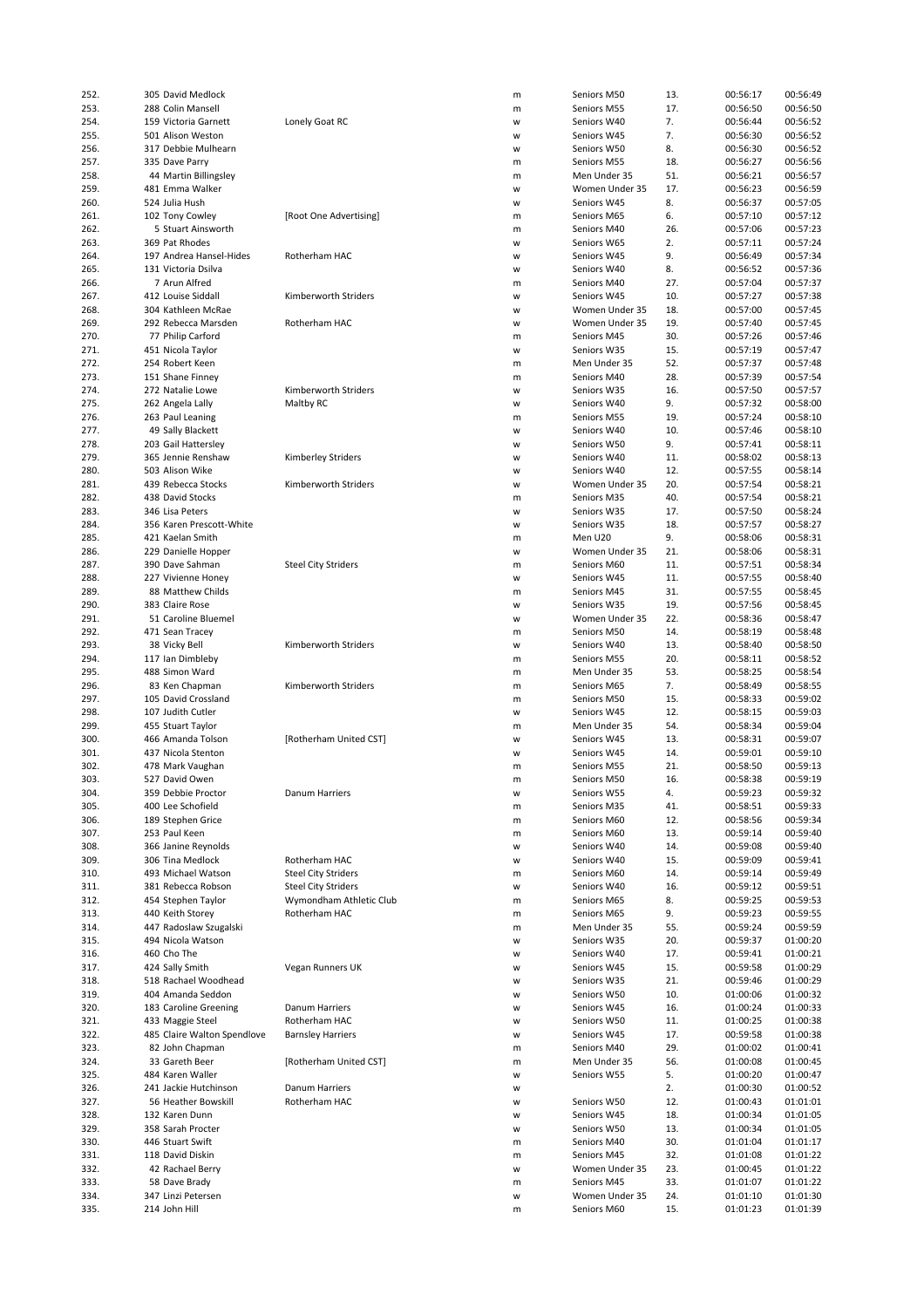| 336.         | 492 Julie Watson                       |                            | W      | Seniors W40                | 18.        | 01:00:59             | 01:01:43             |
|--------------|----------------------------------------|----------------------------|--------|----------------------------|------------|----------------------|----------------------|
| 337.         | 419 Arthur Smith                       |                            | m      | Seniors M65                | 10.        | 01:00:59             | 01:01:43             |
|              |                                        |                            |        |                            |            |                      |                      |
| 338.         | 507 Deborah Wilson                     | <b>Barnsley Harriers</b>   | W      | Seniors W50                | 14.        | 01:01:11             | 01:01:51             |
| 339.         | 291 Fliss Marriott                     | Kimberworth Striders       | W      | Women U20                  | 1.         | 01:01:53             | 01:02:01             |
| 340.         | 180 Adam Green                         |                            | m      | Seniors M40                | 31.        | 01:01:37             | 01:02:01             |
|              |                                        |                            |        |                            |            |                      |                      |
| 341.         | 428 Ray Snell                          |                            | m      | Seniors M45                | 34.        | 01:01:27             | 01:02:07             |
| 342.         | 53 Samuel Booth                        |                            | m      | Seniors M35                | 42.        | 01:01:25             | 01:02:17             |
| 343.         | 374 Nicki Riley                        |                            | W      | Seniors W40                | 19.        | 01:01:42             | 01:02:24             |
|              |                                        |                            |        | Women Under 35             |            |                      |                      |
| 344.         | 68 Ruth Brown                          |                            | W      |                            | 25.        | 01:02:03             | 01:02:26             |
| 345.         | 136 Michelle Eddison                   | Rotherham HAC              | W      | Seniors W50                | 15.        | 01:02:21             | 01:02:39             |
| 346.         | 245 Margaret Jepson                    |                            | W      | Seniors W55                | 6.         | 01:02:32             | 01:02:56             |
|              |                                        |                            |        |                            |            |                      |                      |
| 347.         | 282 James Mahoney                      | [Rotherham United CST]     | m      | Men Under 35               | 57.        | 01:02:48             | 01:03:24             |
| 348.         | 431 Liss Spare                         |                            | W      | Seniors W50                | 16.        | 01:02:54             | 01:03:31             |
| 349.         | 248 Steven Johnson                     | Ackworth RR                | m      | Seniors M45                | 35.        | 01:03:21             | 01:03:36             |
|              |                                        |                            |        |                            |            |                      |                      |
| 350.         | 69 Simon Bulmer                        |                            | m      | Seniors M40                | 32.        | 01:03:08             | 01:03:38             |
| 351.         | 389 Lisa Ryles                         | Rotherham HAC              | W      | Seniors W50                | 17.        | 01:03:34             | 01:03:53             |
| 352.         | 18 Hannah Atkinson                     |                            | W      | Women U20                  | 2.         | 01:03:47             | 01:03:57             |
|              |                                        |                            |        |                            |            |                      |                      |
| 353.         | 422 Nicola Smith                       | Kimberworth Striders       | W      | Seniors W40                | 20.        | 01:03:47             | 01:03:58             |
| 354.         | 37 Tina Bell                           | Kimberworth Striders       | W      | Seniors W50                | 18.        | 01:03:51             | 01:04:01             |
| 355.         | 329 Paul OSullivan                     |                            | m      | Seniors M45                | 36.        | 01:03:39             | 01:04:02             |
|              |                                        |                            |        |                            |            |                      |                      |
| 356.         | 25 Clair Barker                        |                            | W      | Seniors W45                | 19.        | 01:03:41             | 01:04:03             |
| 357.         | 228 James Hooper                       |                            | m      | Men Under 35               | 58.        | 01:03:45             | 01:04:08             |
|              | 40 Kate Bennett                        |                            | W      |                            | 22.        |                      | 01:04:15             |
| 358.         |                                        |                            |        | Seniors W35                |            | 01:03:28             |                      |
| 359.         | 177 Rachel Gray                        | <b>Barnsley Harriers</b>   | W      | Seniors W55                | 7.         | 01:03:50             | 01:04:25             |
| 360.         | 168 Claire Godfrey                     |                            | W      | Seniors W40                | 21.        | 01:04:26             | 01:04:26             |
|              |                                        |                            |        |                            |            |                      |                      |
| 361.         | 178 Sally Gray                         | <b>Barnsley Harriers</b>   | W      | Seniors W60                | 1.         | 01:03:56             | 01:04:31             |
| 362.         | 336 Julie Parry                        |                            | W      | Seniors W50                | 19.        | 01:04:34             | 01:05:03             |
| 363.         | 348 Joanne Pickford                    | Rotherham HAC              | W      | Seniors W45                | 20.        | 01:04:49             | 01:05:06             |
|              |                                        |                            |        |                            |            |                      |                      |
| 364.         | 160 Sarah Garside                      |                            | W      | Seniors W45                | 21.        | 01:04:29             | 01:05:15             |
| 365.         | 78 Michelle Cartlidge                  |                            | W      | Seniors W45                | 22.        | 01:04:51             | 01:05:31             |
| 366.         | 154 Claire France                      |                            | W      | Women Under 35             | 26.        | 01:05:00             | 01:05:38             |
|              |                                        |                            |        |                            |            |                      |                      |
| 367.         | 249 Victoria Johnson                   |                            | W      | Seniors W40                | 22.        | 01:05:15             | 01:05:40             |
| 368.         | 55 Andrew Boulby                       |                            | m      | Seniors M35                | 43.        | 01:05:20             | 01:05:42             |
| 369.         | 45 Matthew Bingham                     |                            | m      | Seniors M35                | 44.        | 01:05:12             | 01:05:53             |
|              |                                        |                            |        |                            |            |                      |                      |
| 370.         | 420 Christopher Smith                  |                            | m      | Seniors M45                | 37.        | 01:05:13             | 01:05:54             |
| 371.         | 179 James Grayson                      |                            | m      | Seniors M65                | 11.        | 01:05:24             | 01:06:00             |
| 372.         | 325 jamie Noble                        | [Rotherham United CST]     | m      | Seniors M35                | 45.        | 01:05:26             | 01:06:02             |
|              |                                        |                            |        |                            |            |                      |                      |
| 373.         | 393 Sarah Sanders                      |                            | W      | Seniors W45                | 23.        | 01:05:39             | 01:06:20             |
| 374.         | 382 Adele Roden                        |                            | W      | Seniors W40                | 23.        | 01:05:57             | 01:06:23             |
| 375.         | 300 Annabel Mason                      |                            |        | Women Under 35             | 27.        | 01:05:50             | 01:06:35             |
|              |                                        |                            | W      |                            |            |                      |                      |
| 376.         | 84 Stephen Chapman                     |                            | m      | Seniors M50                | 17.        | 01:06:25             | 01:06:49             |
| 377.         | 113 Deborah Dearden                    | <b>Barnsley Harriers</b>   | W      | Seniors W55                | 8.         | 01:06:21             | 01:07:01             |
|              | 315 Shaun Mortimer                     |                            |        | Seniors M50                | 18.        | 01:06:45             | 01:07:06             |
| 378.         |                                        |                            | m      |                            |            |                      |                      |
| 379.         | 165 Kati Gibson                        |                            | W      | Seniors W35                | 23.        | 01:06:52             | 01:07:10             |
| 380.         | 312 Sharon Mitchell                    |                            | W      | Seniors W35                | 24.        | 01:06:27             | 01:07:14             |
|              |                                        |                            |        |                            |            | 01:06:42             | 01:07:20             |
| 381.         | 299 Steven Martin                      |                            | m      | Seniors M45                | 38.        |                      |                      |
| 382.         | 62 Caroline Brooke                     | <b>Valley Hill Runners</b> | W      | Seniors W45                | 24.        | 01:06:44             | 01:07:24             |
| 383.         | 217 Emma Hoddinott                     |                            | W      | Seniors W35                | 25.        | 01:06:37             | 01:07:26             |
|              |                                        |                            |        |                            |            |                      |                      |
| 384.         | 350 Nick Pitts                         |                            | m      | Seniors M35                | 46.        | 01:07:24             | 01:07:33             |
| 385.         | 367 Malcolm Rhodes                     | Rotherham HAC              | m      | Seniors M65                | 12.        | 01:07:48             | 01:07:48             |
| 386.         | 364 Louise Reardon                     |                            | W      | Women Under 35             | 28.        | 01:07:26             | 01:07:58             |
|              |                                        |                            |        |                            |            |                      |                      |
| 387.         | 423 Nina Smith                         |                            | W      | Seniors W35                | 26.        | 01:07:26             | 01:08:03             |
| 388.         | 17 Felicity Atkinson                   |                            | W      | Seniors W50                | 20.        | 01:07:23             | 01:08:05             |
| 389.         | 328 Ann Ogley                          |                            | W      | Seniors W55                | 9.         | 01:07:28             | 01:08:08             |
|              |                                        |                            |        |                            |            |                      |                      |
| 390.         | 293 Lucy Marsh                         |                            | W      | Women Under 35             | 29.        | 01:07:22             | 01:08:09             |
| 391.         | 279 Stephen Lyon                       |                            | m      | Seniors M55                | 22.        | 01:07:24             | 01:08:09             |
| 392.         | 202 Sam Harrison                       |                            | m      | Men U20                    | 10.        | 01:07:50             | 01:08:11             |
|              |                                        |                            |        |                            |            |                      |                      |
| 393.         | 138 Ruth Ellerby                       |                            | W      | Women Under 35             | 30.        | 01:08:07             | 01:08:14             |
| 394.         | 477 Marlen Vargas Uzeta                |                            | W      | Seniors W45                | 25.        | 01:08:12             | 01:08:16             |
| 395.         | 303 Sue McIlroy                        |                            | W      | Seniors W45                | 26.        | 01:07:40             | 01:08:26             |
|              |                                        |                            |        |                            |            |                      |                      |
| 396.         | 30 Kerry Beatson                       |                            | W      | Seniors W40                | 24.        | 01:08:27             | 01:08:52             |
| 397.         | 486 Katherine Ward                     | TeamManvers Tri Club       | W      | Seniors W65                | 3.         | 01:08:41             | 01:09:07             |
| 398.         | 86 Stephen Charles                     | Rotherham HAC              | m      | Seniors M40                | 33.        | 01:09:21             | 01:09:21             |
|              |                                        |                            |        |                            |            |                      |                      |
| 399.         | 91 Jane Clawson                        | <b>Steel City Striders</b> | w      | Seniors W50                | 21.        | 01:08:45             | 01:09:25             |
| 400.         | 65 Elaine Brown                        |                            | W      | Seniors W55                | 10.        | 01:09:03             | 01:09:28             |
| 401.         | 283 Alison Mallett                     |                            | W      | Seniors W40                | 25.        | 01:08:52             | 01:09:34             |
|              |                                        |                            |        |                            |            |                      |                      |
| 402.         | 124 Sarah Doran                        |                            | W      | Women Under 35             | 31.        | 01:08:52             | 01:09:34             |
| 403.         | 405 Polly Sedman                       |                            | W      | Seniors W40                | 26.        | 01:08:52             | 01:09:34             |
| 404.         | 204 Lisa Haywood                       |                            | W      | Seniors W40                | 27.        | 01:09:27             | 01:10:04             |
|              |                                        |                            |        |                            |            |                      |                      |
| 405.         | 39 Angela Bennett                      |                            | W      | Seniors W45                | 27.        | 01:09:40             | 01:10:08             |
| 406.         | 294 Simon Marsh                        |                            | m      | Seniors M50                | 19.        | 01:09:30             | 01:10:18             |
| 407.         | 344 Richard Pearson                    |                            | m      | Men Under 35               | 59.        | 01:09:41             | 01:10:20             |
|              |                                        |                            |        |                            |            |                      |                      |
| 408.         | 54 Tracey Botfield                     |                            | w      | Seniors W50                | 22.        | 01:10:27             | 01:10:56             |
| 409.         | 94 Sarah Coates-Madden                 |                            | W      | Seniors W45                | 28.        | 01:10:29             | 01:11:05             |
|              |                                        |                            |        |                            |            |                      |                      |
| 410.         | 139 Sophie Ellis                       |                            | m      | Men Under 35               | 60.        | 01:10:44             | 01:11:08             |
| 411.         | 233 Rebecca Hughes                     |                            | W      | Seniors W40                | 28.        | 01:10:58             | 01:11:46             |
| 412.         | 357 Dawn Priest                        |                            | W      | Seniors W50                | 23.        | 01:11:25             | 01:11:52             |
|              |                                        |                            |        |                            |            |                      |                      |
| 413.         | 469 Paula Torpey                       |                            | W      | Seniors W50                | 24.        | 01:11:25             | 01:11:52             |
|              | 333 Natalie Parker                     |                            | W      | Seniors W35                | 27.        | 01:11:16             | 01:11:54             |
| 414.         |                                        |                            |        |                            |            |                      |                      |
|              |                                        |                            |        |                            |            |                      |                      |
| 415.         | 126 Keith Dowell                       |                            | m      | Seniors M60                | 16.        | 01:11:13             | 01:12:00             |
| 416.         | 480 Abbi Walker                        | [Rotherham United CST]     | w      | Women Under 35             | 32.        | 01:11:26             | 01:12:01             |
| 417.         | 137 Gavin Egan                         |                            | m      | Seniors M45                | 39.        | 01:11:19             | 01:12:08             |
|              |                                        |                            |        |                            |            |                      |                      |
| 418.<br>419. | 378 Laura Roberts<br>127 Richard Drury |                            | W<br>m | Seniors W35<br>Seniors M35 | 28.<br>47. | 01:11:47<br>01:11:47 | 01:12:29<br>01:12:29 |